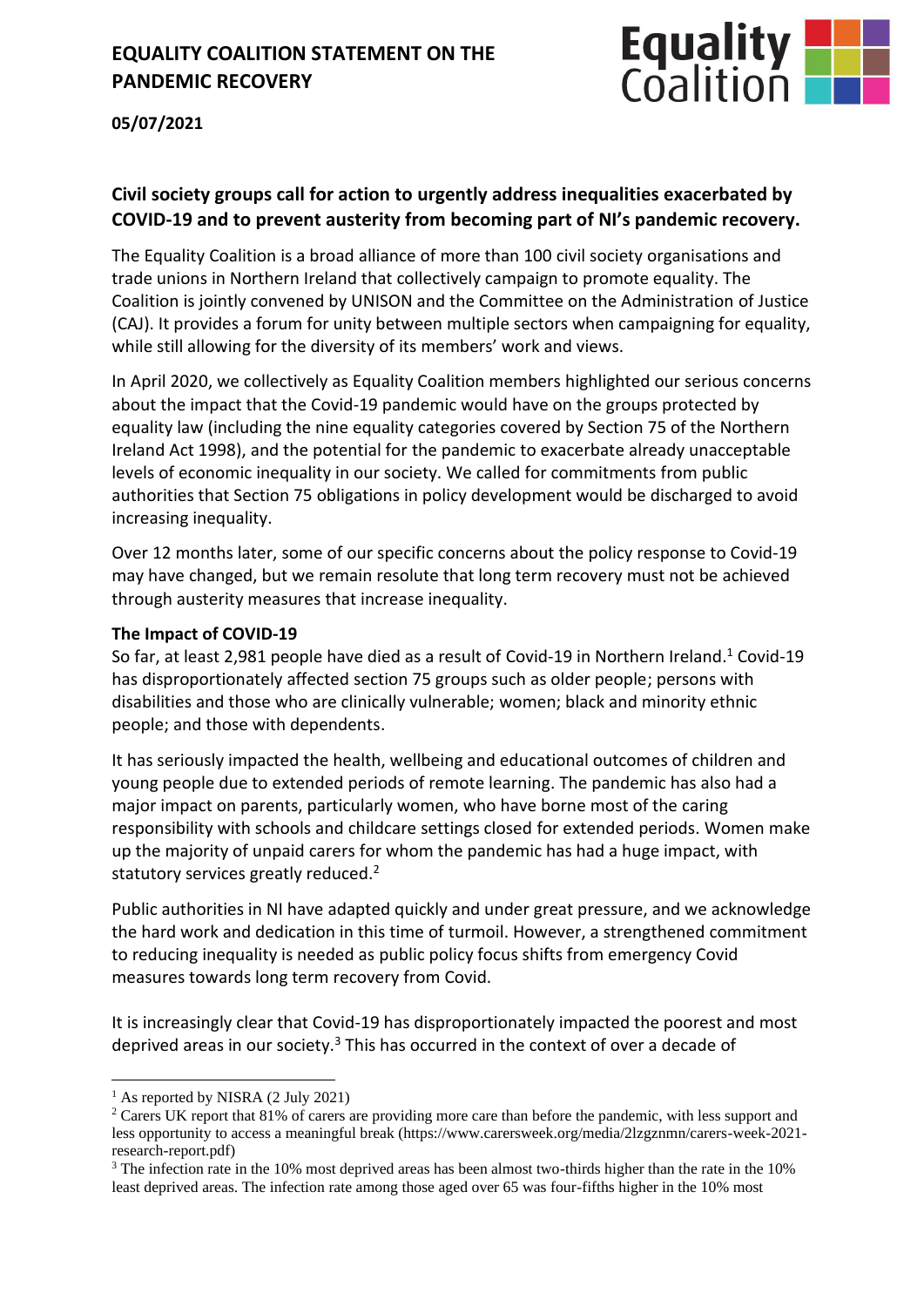austerity, where instead of prioritising investments in health, education and social protection, budgets have been cut and poverty has increased. Poverty and economic inequality may continue to deepen as the full economic effects of the pandemic are felt with emergency economic supports being withdrawn.

As a Coalition, we continue to call on the Northern Ireland Executive Departments, and all public authorities to fully discharge their 'Section 75' obligations when developing necessary policy responses to Covid-19 to ensure they actively promote equality of opportunity and do not exacerbate inequalities. These duties are particularly important at this time as the Executive continues to develop the Programme for Government.

Coalition members are mindful that the Executive budget for the new financial year will continue to place public services under significant strain and does not provide the resources required to meet increasing levels of need or stimulate economic recovery. Nor do we have a multi-year budget, as was promised. Westminster has not restored levels of public spending in Northern Ireland to pre-austerity levels. In reality, Northern Ireland is living with the same budgetary settlement that it started out with in the teeth of the global financial crisis over a decade ago.<sup>4</sup>

We believe that the NI Executive must collectively call for a 'New Deal' for public spending in Northern Ireland within a framework of equality and human rights, which allows public services to be rebuilt and reformed and which addresses our sustained levels of poverty and deprivation. Given the disproportionate impact that the pandemic has had on women, we would urge the Executive to implement gender budgeting, so that the gendered impacts of decisions around resource allocations can be considered.

In addition, the Coalition urges that the NI Executive Departments and wider public authorities take the following priority actions as we continue to deal with the pandemic, roll out vaccinations and rebuild society:

- Provide simplified, easily accessible, and adequate financial supports for those required to self-isolate due to testing positive for Covid-19 or being a close contact. Supports offered thus far have been discretionary and some funds provided have been underspent. This will be of increasing importance as restrictions ease and the potential for community transmission of the virus increases.
- Ensure that the vaccinations programme is accessible to all within society and is effective by undertaking equality monitoring of those accessing Covid-19 vaccines. This monitoring should include the nine section 75 categories and socio-economic status. The results of such monitoring should be used to develop policies and measures aimed at encouraging those groups who may be underrepresented within the vaccinations

deprived areas than in the 10% least deprived. The admission rate for COVID-19 (confirmed cases) in the 10% most deprived areas was more than double the rate in the 10% least deprived area. The COVID-19 death rate in the 10% most deprived areas was almost two-fifths higher than the rate in the 10% least deprived areas (Coronavirus related health inequalities – December 2020 (Department of Health) (https://www.healthni.gov.uk/publications/coronavirus-related-health-inequalities-december-2020)

<sup>4</sup> 'Northern Ireland Draft Budget 2021 – 22: Northern Ireland Committee of the Irish Congress of Trade Unions reponse' Briefing for Assembly Finance Committee, February 2021.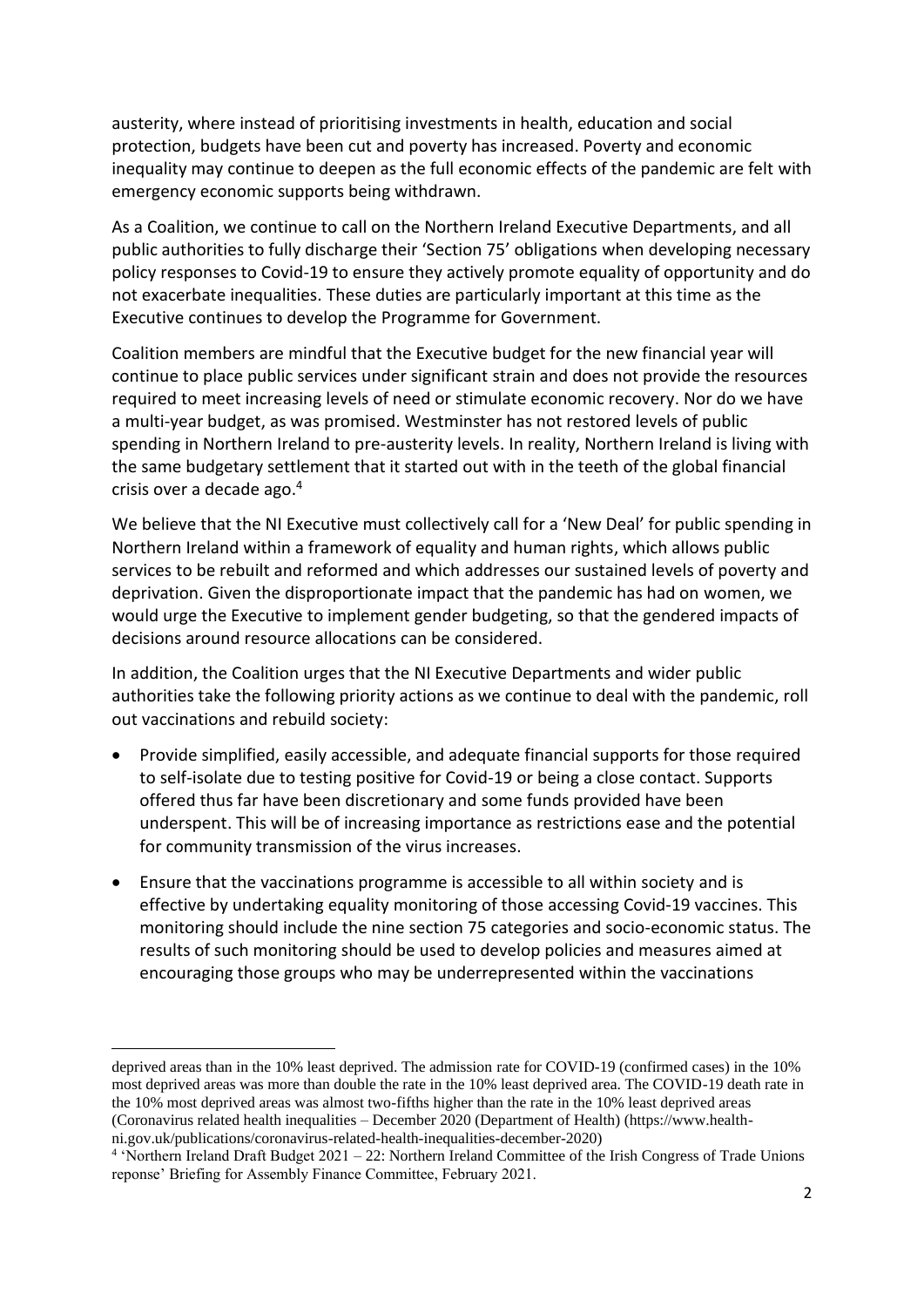programme to avail of vaccinations. The NI Executive should commit to ensuring vaccinations will be open to everyone regardless of immigrations status.

- Carefully consider the human rights implications of the development of a vaccination passport (in paper or digital form), including providing clear evidence to demonstrate that any such passport or identification is necessary and proportionate in compliance with human rights law. While a vaccination passport system confined to international travel might be acceptable, there are concerns about future compatibility with any EU developed passport, particularly in digital form, which need to be addressed.
- Should the Covid regulations tighten in the future, express provision should be made to accommodate the right to protest, like the 'second generation' Regulations in July 2020. Aspects of the current provisions for protest remain unclear and unpublicised. Enforcement powers throughout regulations remain vague, uncodified and reminiscent of the special powers acts.
- Urgently implement service provision for reproductive health care for people living in NI, who otherwise are forced to travel to obtain medical care.
- Commit to continuing existing welfare mitigations. Also commit to the extension of further measures against the universal credit five week wait and to measures to offset the two-child limit further to the imminent review of the existing welfare mitigations. The Department for Communities must be provided with the resources required to meet rapidly growing levels of demand for access to social welfare as the economic impact of the pandemic continues to be felt.<sup>5</sup> The uplift in Universal Credit introduced during the pandemic should be retained.
- Develop a dedicated and fully costed Childcare Strategy, as is urgently required further to the commitment made under 'New Decade, New Approach'. Childcare is key for our economic recovery, by enabling parents (particularly women) to get into and stay in work, education or training. Coalition members engaged in the 'Childcare for All' campaign are calling for universal, child centred childcare that meets the needs of children, families and childcare workers.
- Further develop and adopt the strategies committed to within 'New Decade, New Approach' aimed at reducing inequality, tackling disadvantage and driving economic growth on the basis of objective need including an Anti-poverty strategy; a Racial Equality Strategy; a Disability Strategy; a Gender Strategy; a Sexual Orientation Strategy; an Active Ageing Strategy; a Children and Young People's Strategy; a Childcare Strategy; a Child Poverty Strategy; and Irish Language & Ulster Scots Strategies.

<sup>&</sup>lt;sup>5</sup> "There have been significant increases experienced in demand for working age benefits as a direct result of Covid-19 related unemployment. To set this in context, prior to this pandemic, the Universal Credit caseload was 63,170 households. This has increased to just over 142,000 households since the beginning of March 2020, and is expected to increase further as the current restrictions and the potential ending of furlough impact on the local economy. In addition increased numbers of people now require employment support to help them enter employment and reduce their dependence on benefits." DfC Draft Budget 2021 – 22, Final EQIA, s.6.6